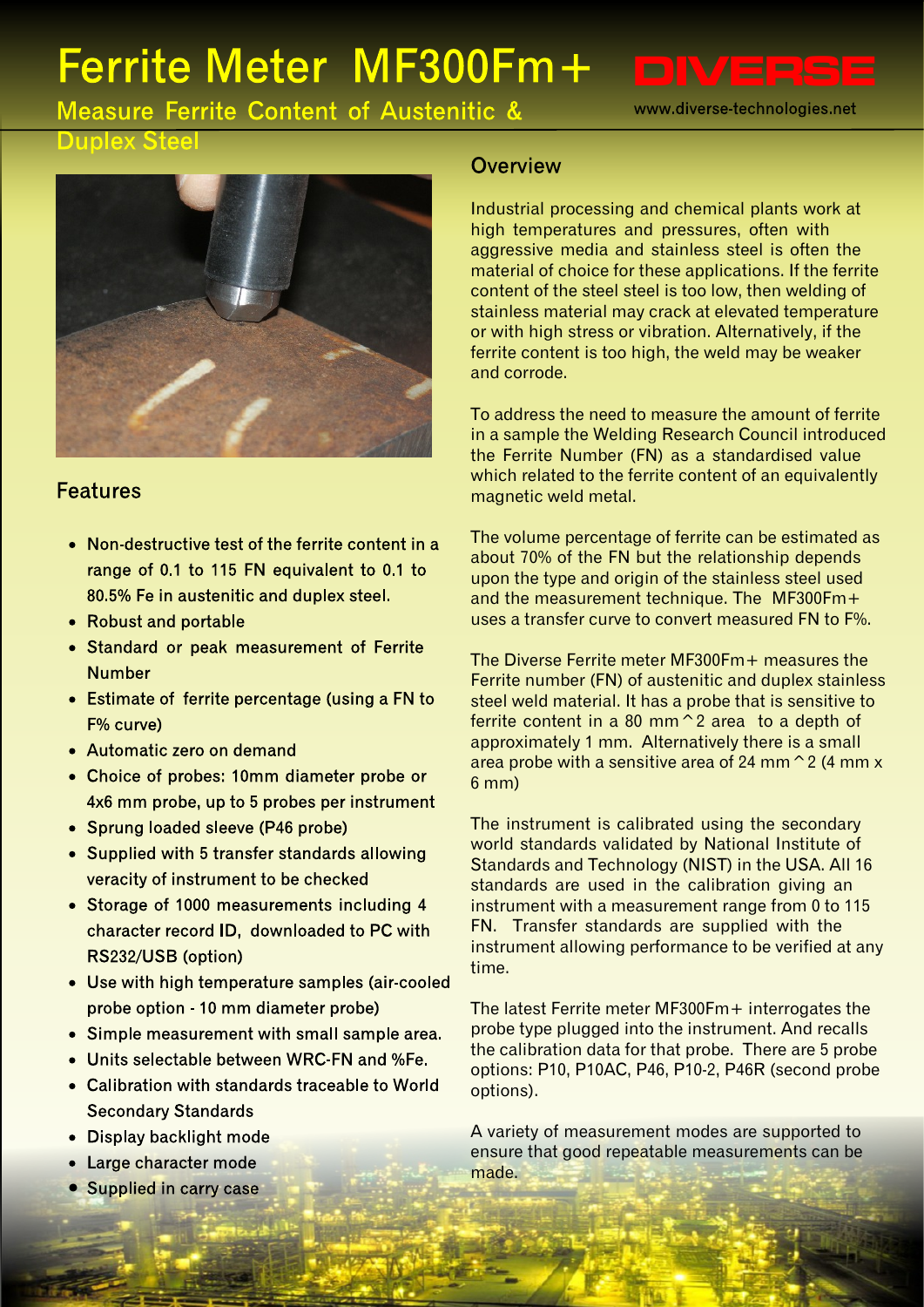

| MF300Fm+: Performance Specification |  |  |
|-------------------------------------|--|--|
|-------------------------------------|--|--|

| <b>Units</b>                        | <b>Ferrite Number FN</b>                                  |  |
|-------------------------------------|-----------------------------------------------------------|--|
|                                     | Ferrite percentage F%                                     |  |
| Range                               | $0 - 115$ FN                                              |  |
|                                     | 0 - 80.5% (percent ferrite)                               |  |
| <b>Resolution</b>                   | $0.1$ FN                                                  |  |
|                                     | 0.1 F%                                                    |  |
| Standard: Accuracy (10°C - 30°C)    |                                                           |  |
| $FN 0 - 10$                         | $±$ 0.5 FN                                                |  |
| FN 10 - 30                          | $± 5%$ of the reading                                     |  |
| FN 30 - 100                         | $±$ 10% of the reading                                    |  |
| Air cooled: Accuracy (30°C - 300°C) |                                                           |  |
| $FN 0 - 10$                         | $±1$ FN                                                   |  |
| FN 10 - 30                          | $±$ 10% of the reading                                    |  |
| FN 30 - 100                         | $±$ 20% of the reading                                    |  |
| Calibration                         | <b>Factory calibration to NIST standards</b>              |  |
|                                     | User calibration to supplied transfer standards           |  |
|                                     | Up to 5 calibrations can be supplied (for 5 probes)       |  |
| <b>Transfer standards</b>           | Five transfer standards                                   |  |
|                                     | Range typically 3 FN to 115 FN                            |  |
| Zero                                | Automatic on demand                                       |  |
| Mode                                | Average or peak                                           |  |
| <b>Display</b>                      | 16 x 4 Character LCD with backlight, large character mode |  |
| <b>Storage</b>                      | 1000 records with 4 character records ID (characters      |  |
|                                     | available 0-9, A-Z and space)                             |  |
| <b>PC Download and Upload</b>       | Optional RS232 and USB                                    |  |
|                                     | Functions include download of record or part or entire    |  |
|                                     | database and upload of record IDs                         |  |
| Probe P46                           | Pencil style, 15 mm diameter length 130 mm                |  |
|                                     | Sensing area 4 mm $\times$ 6 mm (24 mm $\hat{}$ 2)        |  |
|                                     | Sprung loaded sleeve                                      |  |
| Probe P46R                          | Miniature rectangular 20x30x75mm                          |  |
|                                     | Sensing at 90 degrees to probe body                       |  |
| Probe P10                           | Pencil style, 15 mm diameter length 120 mm                |  |
|                                     | Sensing area 10 mm diameter ( $\sim$ 80 mm $\hat{}$ 2)    |  |
| Probe P10AC - air cooled            | Pencil style as Probe P10                                 |  |
|                                     | Air line supply regulated to 1 bar maximum                |  |
|                                     | Oil filtered supply desirable                             |  |
|                                     | Air temperature: ambient (10°C - 30°C)                    |  |
| <b>Operating temperature</b>        | Standard 0°C - 40°C (P46, P46R and P10)                   |  |
|                                     | Air cooled 0°C - 300°C (P10ac)                            |  |
| Humidity                            | Non-condensing                                            |  |
| Weight in case                      | 1.25 kg                                                   |  |
|                                     |                                                           |  |
| <b>Case dimensions</b>              | 210 x 100 x 45 mm                                         |  |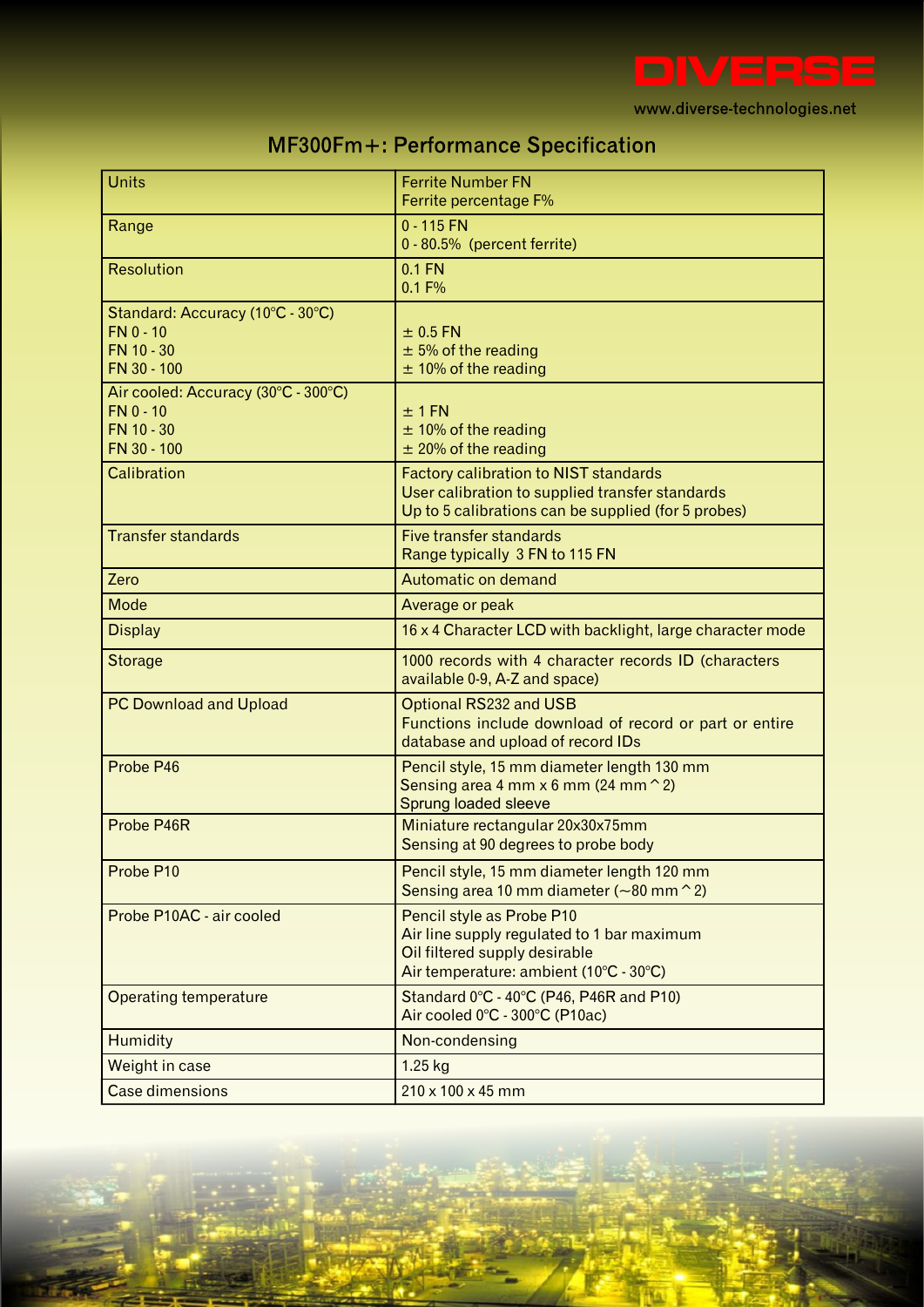

### Operation

The MF300Fm+ uses a static magnetic field technique to determine the degree of ferricity. A rare earth magnet is introduced into a complex mu metal magnetic circuit such that the introduction of ferritic material at the tip of the probe modifies the field distribution in the probe.

The change in the magnetic field is detected using a state of the art Hall effect magnetic sensor. The signal from this sensor is processed by the instrument to produce a reading. The calibration of the different readings is matched to the known ferrite numbers of the Secondary World Standards.

A key advantage of the technique over other ac excitation methods is that there is no error due to ac skin effect or extraneous ac induction.

#### **Ferrite Number**

Ferrite number is a measure of Chromium and Nickel equivalent in an Austenitic stainless steel material and is a measure for denoting the ferrite content in stainless steel. It should be between 3-7% maximum because very low ferrite can lead to cracks. Ferrite Number has been adopted as a relative measure for quantifying ferritic content using magnetic techniques. The Ferrite Number approach was developed in order to reduce the large variation in ferrite levels determined on a given specimen when measured using different techniques in different laboratories.

The ferrite level is important to assure minimum exposure to solidification cracking when depositing

austenitic stainless steel weld metal. A lower ferrite number is better for corrosion resistance, while balancing higher ferrite content to avoid solidification cracking in the weld deposit. Low

ferrite numbers are less important for applications such as cladding where no cracking is observed. Testing for ferrite number can be achieved using the MF300Fm+ and crack testing can be done using liquid penetration verification.

#### **Calibration/World Standards**

The Diverse MF300Fm+ is calibrated using standards that are traceable to internationally accepted secondary standards. The International Institute of Welding in the UK (IIW) developed secondary standards that have been tested by NIST and The Welding Institute,(TWI) according to methods described in DIN EN ISO 8249 and ANSI/AWS A4.2.

The master calibration of the instrument is made against these standards. The transfer calibration standards supplied with the MF300Fm+ are simulations of the magnetic effect of ferrite number and are each calibrated for this effect against the IIW standards.